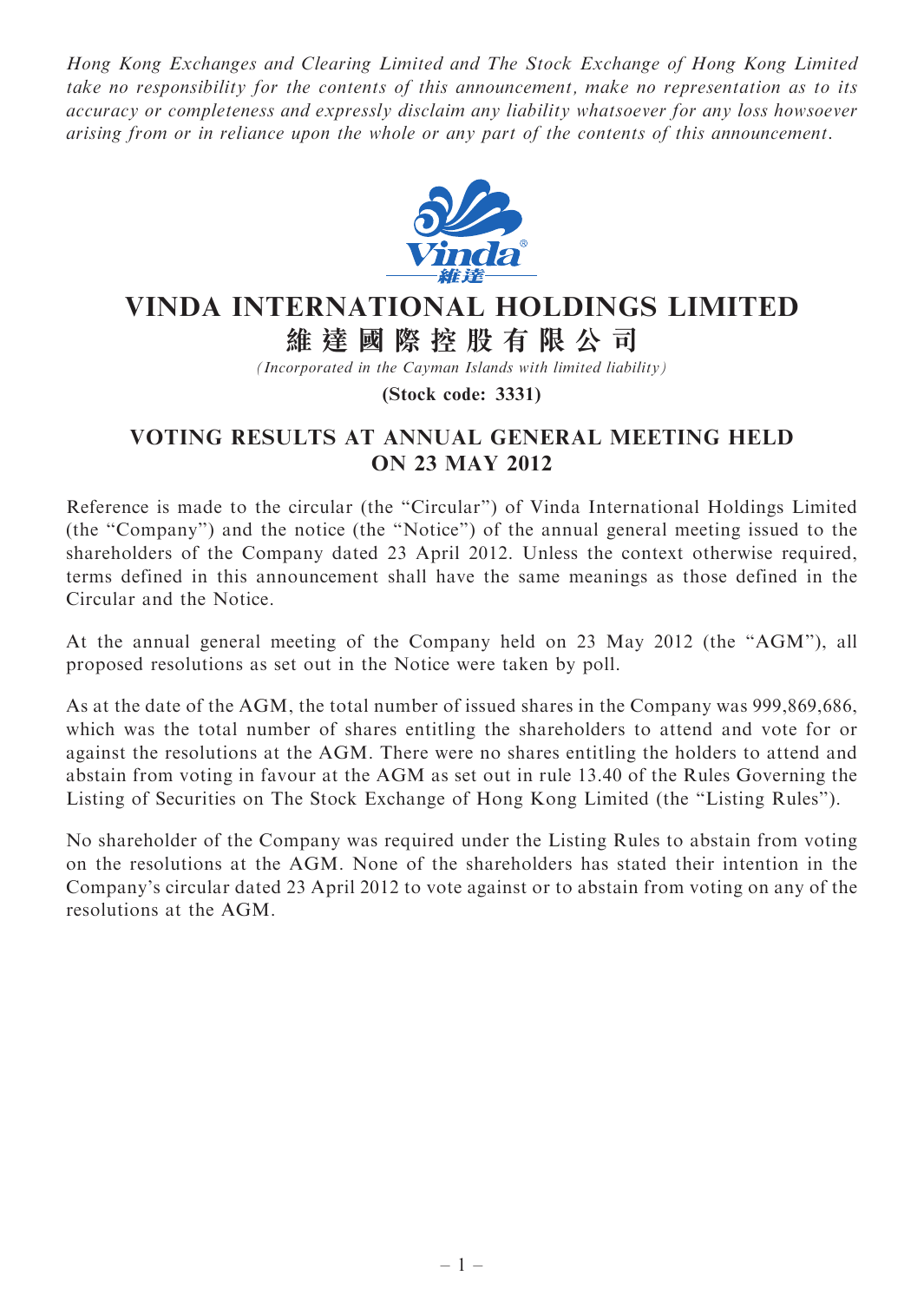The Company's Hong Kong branch share registrar, Computershare Hong Kong Investor Services Limited, was appointed as the scrutineer at the AGM for the purpose of vote-taking. The poll results in respect of the resolutions proposed at the AGM are as follows:

| <b>ORDINARY RESOLUTIONS</b> |                                                                                                                                                                                       | Number of votes cast and<br>approximate percentage of<br>total number of votes cast |                                | <b>Total number</b><br>of votes cast |
|-----------------------------|---------------------------------------------------------------------------------------------------------------------------------------------------------------------------------------|-------------------------------------------------------------------------------------|--------------------------------|--------------------------------------|
|                             |                                                                                                                                                                                       | <b>FOR</b>                                                                          | <b>AGAINST</b>                 |                                      |
| 1.                          | To receive and consider the audited<br>financial statements and the reports of<br>the directors and of the auditors for the<br>year ended 31 December 2011.                           | 693,148,933<br>$(99.9944\%)$                                                        | 39,000<br>$(0.0056\%)$         | 693,187,933                          |
| 2.                          | To declare a final dividend for the year<br>ended 31 December 2011.                                                                                                                   | 692,788,933<br>$(100\%)$                                                            | $\overline{0}$<br>$(0\%)$      | 692,788,933                          |
| 3a.(i)                      | To re-elect Mr. Li Chao Wang<br>as<br>executive director.                                                                                                                             | 677,697,017<br>$(97.7562\%)$                                                        | 15,554,916<br>$(2.2438\%)$     | 693,251,933                          |
| $3a$ .(ii)                  | re-elect Mr. Dong Yi Ping<br>To<br>as<br>executive director.                                                                                                                          | 644,682,932<br>$(92.9940\%)$                                                        | 48,569,001<br>$(7.0060\%)$     | 693,251,933                          |
| $3a$ .(iii)                 | re-elect Mr. Johann<br>Christoph<br>To<br>Michalski as non-executive director.                                                                                                        | 680,004,017<br>$(98.0890\%)$                                                        | 13,247,916<br>$(1.9110\%)$     | 693,251,933                          |
| 3a.(iv)                     | To re-elect Mr. Hui Chin Tong<br>as<br>independent non-executive director.                                                                                                            | 683,272,933<br>$(98.5606\%)$                                                        | 9,979,000<br>$(1.4394\%)$      | 693,251,933                          |
| $3b$ .                      | To authorize the board of directors to<br>fix the remuneration of the directors.                                                                                                      | 665,108,832<br>$(97.3507\%)$                                                        | 18,100,085<br>$(2.6493\%)$     | 683,208,917                          |
| 4.                          | To re-appoint PricewaterhouseCoopers<br>as auditors of the Company and to<br>authorise the board of directors to fix<br>their remuneration.                                           | 692,659,917<br>$(99.9999\%)$                                                        | 1,000<br>$(0.0001\%)$          | 692,660,917                          |
| 5.                          | To give a general mandate to the<br>directors to allot, issue and deal with<br>additional shares not exceeding 20% of<br>the aggregate nominal amount of the<br>issued share capital. | 539,340,368<br>$(77.7986\%)$                                                        | 153,911,565<br>$(22.2014\%)$   | 693,251,933                          |
| 6.                          | To give a general mandate to<br>the<br>to purchase<br>directors<br>shares<br>not<br>of the<br>exceeding<br>10%<br>aggregate<br>nominal amount of the issued share<br>capital.         | 693,047,917<br>$(99.9889\%)$                                                        | 77,000<br>$(0.0111\%)$         | 693,124,917                          |
| 7.                          | To extend the general mandate granted<br>to the directors to issue and allot the<br>shares repurchased by the Company.                                                                | 546,769,352<br>$(78.8702\%)$                                                        | 146, 482, 581<br>$(21.1298\%)$ | 693,251,933                          |